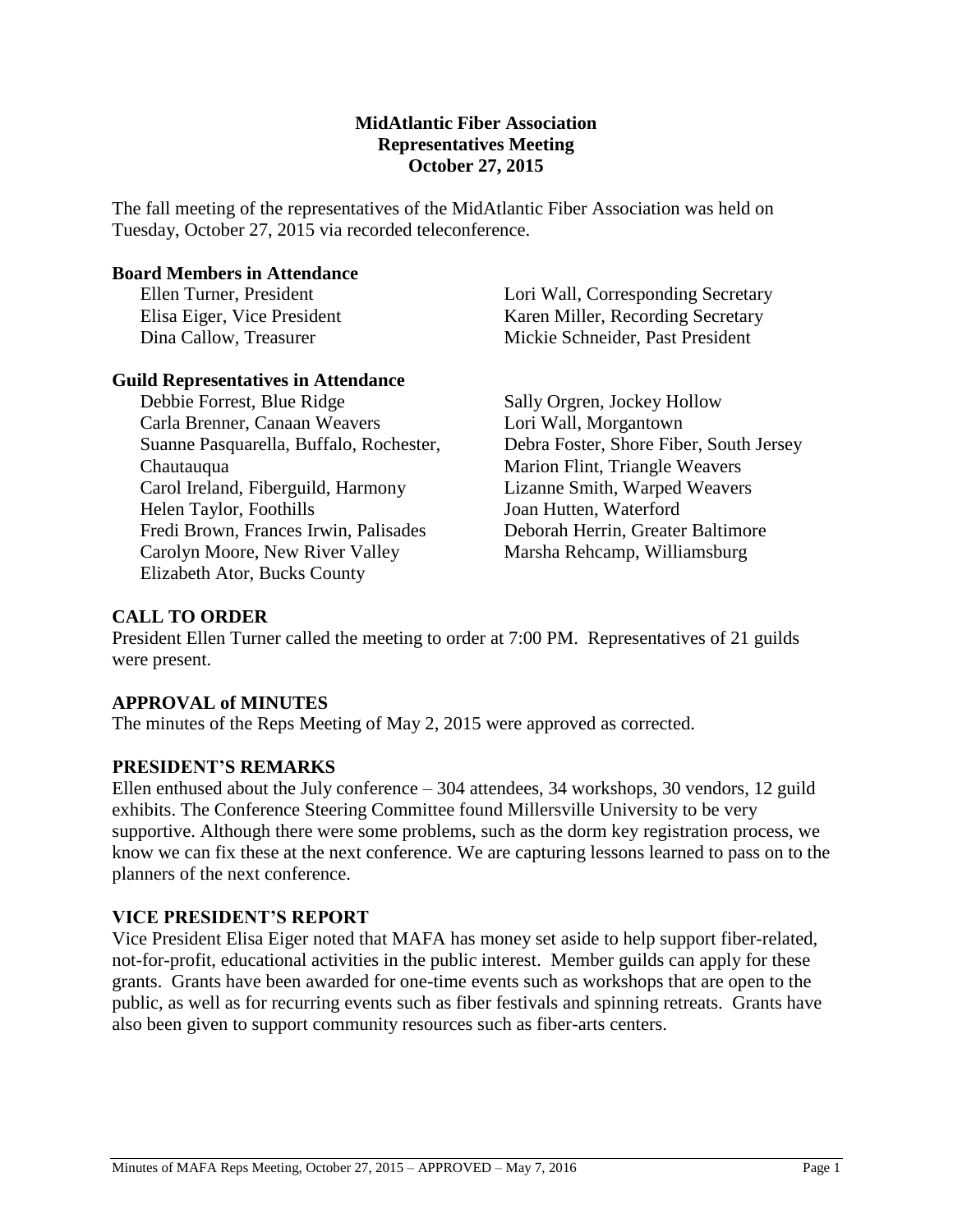She encouraged guilds to think about their activities and see if any of them might qualify for a grant. Information about the grants program can be found on the MAFA website. Grant applications for 2016 are due January 31, 2016.

# **RECORDING SECRETARY'S REPORT**

Recording Secretary Karen Miller reported receiving 24 ballots, with all votes cast for Elisa Eiger for President, Dina Callow for Treasurer, and Lori Wall as Corresponding Secretary. No write-in nominations were received. One guild abstained. The proposed slate was elected. Ellen turned over the running of the meeting to Elisa as new President.

# **CORRESPONDING SECRETARY'S REPORT**

Corresponding Secretary Lori Wall reported that MAFA now has 43 member guilds. Because we are on a two-year dues schedule, dues are not due this year. Either Lori or Membership Chair Dave Banks will be sending out requests for guilds to update the names of their representatives, presidents and treasurers. It was noted that each guild could also name an alternate representative, if desired.

# **TREASURER'S REPORT**

Treasurer Dina Callow reported that the income from the conference was approximately \$175K. Expenses of \$150K, led to a surplus of approximately \$25K. We also gave 4 fellowships of \$300 each, and \$1200 from the Allen Fannin Fund for beginning spinners and weavers. The Ellen Dorosh Fund raised almost \$1600. Current bank balance is \$56K, and we have \$61K in a money market account, for total assets of approximately \$117K. These are unaudited figures.

# **NEW BUSINESS**

# *2017 Workshop Weekend*

# **Location: Millersville University, Millersville, PA**

Based on feedback from the participants' survey and the 2015 Conference Committee, the Board has agreed that Millersville University is an appropriate venue for the next conference. Good groundwork has been established with the University. More new dorms will be finished, and Millersville wants to work with us to consolidate our classrooms into fewer buildings.

# **Date: July 20-23, 2017**

After group discussion of various options for dates for the 2017 conference, Deb Foster moved that MAFA hold its 2017 conference on July 20-23. The motion was approved.

# **Volunteers Needed**

Elisa noted it is not too early to get involved with a volunteer job for the conference. The big job, of course, is Conference Coordinator—the person who oversees and orchestrates the myriad tasks that go into producing a conference. There are also the committees and committee chairs that focus on specific aspects of the conference: Registrar; Education; Vendors; Communications, Marketing, and Publicity; Special Events (such as the fashion show, keynote speech, guild exhibits, or swatch exchange); and Volunteers. We will be contacting those who indicated on the post-conference survey a willingness to help, but we are also interested in hearing from others. Please email [mafaboard@mafafiber.org](mailto:mafaboard@mafafiber.org) even if you or your guild mates just want to find out more about the jobs available.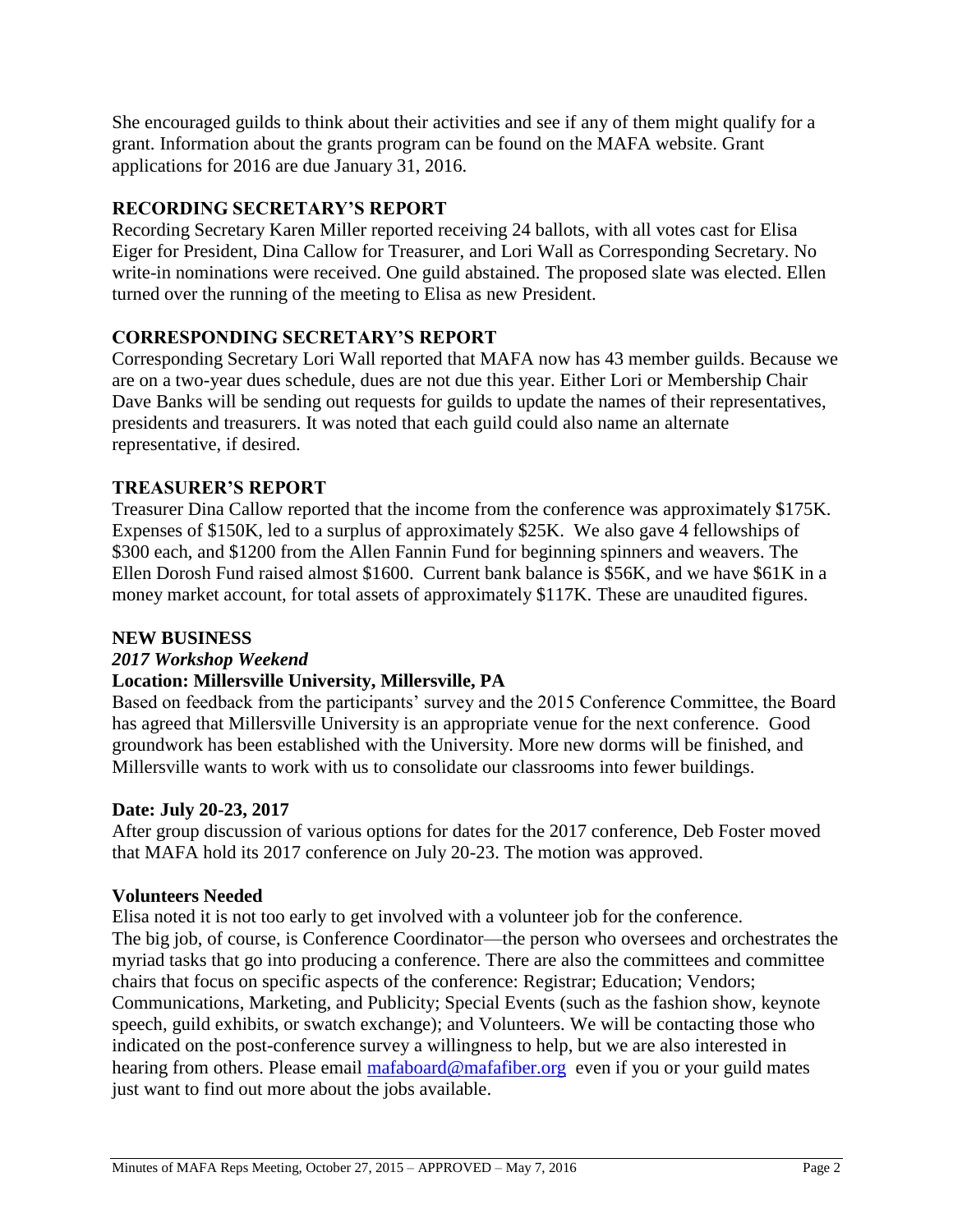### *Ellen Dorosh Scholarship Fund*

Ellen gave some historical background to the creation of the fund. There was some discussion about how these funds could be awarded. It has been assumed that these funds would be awarded as a one-time event, as a memorial to Ellen. Could/should they be awarded in multiple units? Or as a grant? For student scholarships? Or for awards at juried exhibitions? As a hardship grant to guilds or individuals? If the guilds have any other suggestions, please forward them to the board. Elisa plans to ask the Grants/Scholarships Committee to organize this award.

### *Bylaws and Operations Manual Updates*

Elisa reported that MAFA made some minor revisions to the bylaws in May 2013. We now need to make a change to explicitly allow electronic balloting. (The Attorney General of Pennsylvania has recently ruled that this is allowable for us, but it needs to be stated in the bylaws.) We may also want to make some changes to the composition of the board  $-e.g.$  adding the Conference Coordinator as an elected office.

The bylaws are a legal document, and are short and concise. The Operations Manual provides detailed information and guidelines about how the organization is run. This document has not been revised since 2006.

If something is not spelled out in the Bylaws or Operations Manual, MAFA, like other organizations, is required to follow procedures in *Robert's Rules of Order*—which, although revised, is still based on a book first published in 1876.

If anyone would like to work on a committee to review the bylaws and/or the operations manual, please send a note to [mafaboard@mafafiber.org](mailto:mafaboard@mafafiber.org)

Current Bylaws can be found here: <http://mafafiber.org/resources/MAFA-By-Laws-May2013.pdf> And the Operations Manual can be found here: <http://mafafiber.org/resources/MAFA-Ops-Fall2006.pdf>

### *Other Volunteer Opportunities*

**Vice President** – with Elisa's election to the presidency, we now need a Vice President. This person acts as president in the absence or incapacity of the president, and serves as a member of the Grants Committee.

**Nominating Committee** – This committee serves as the talent scouts for MAFA, building a slate for elections, looking for "future talent," and helps find other key personnel. We currently have two volunteers serving on this committee, but need a third person.

**Conference Manual** - Members of the 2015 Conference Committee have started work on this, but additional ideas and assistance are welcome.

**Grants Committee members** – The Grants Committee reviews guild grant requests and may also look at fellowship applications for the workshop weekend. The majority of the work for this